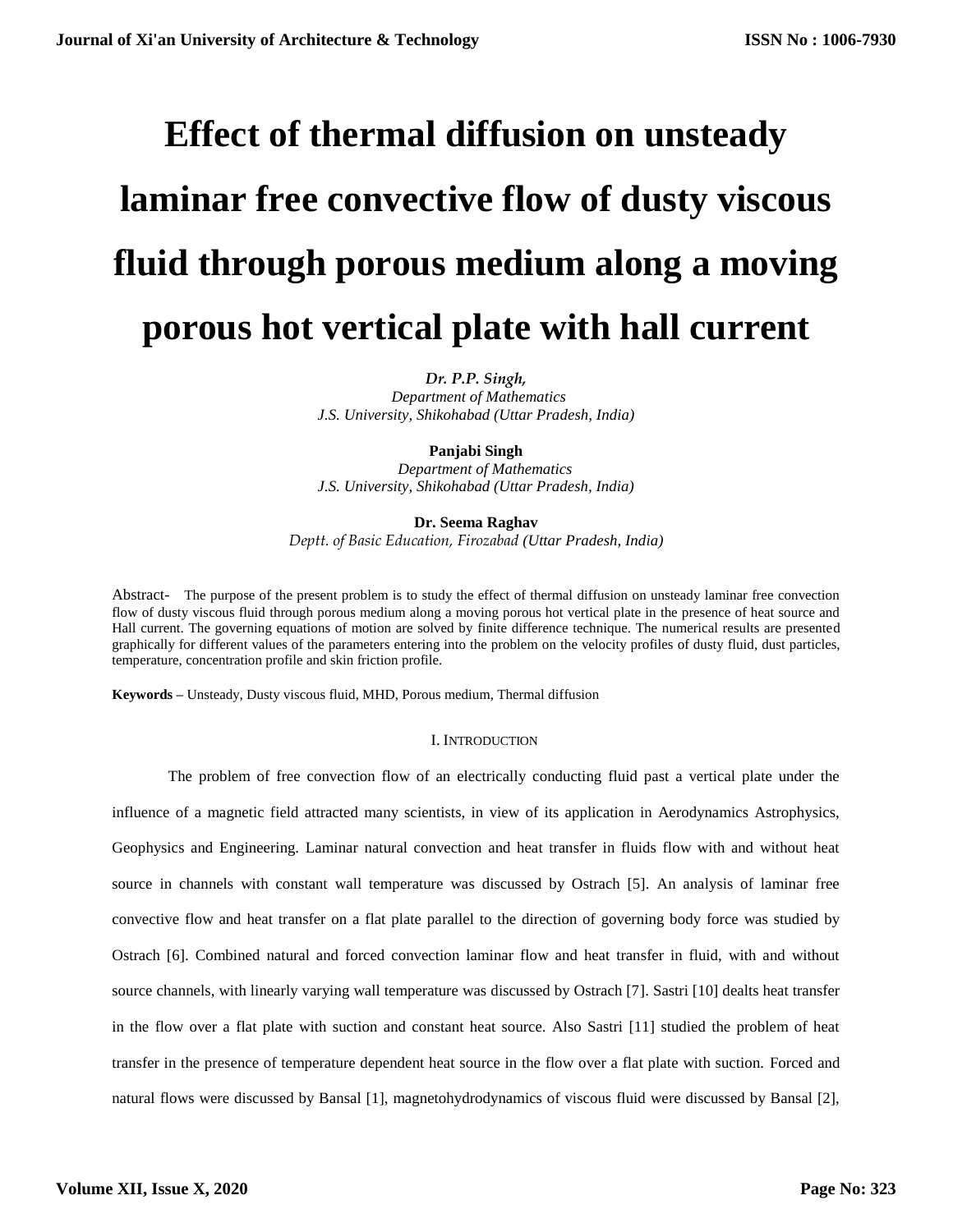Eckert and Drake [3] and Schlitchting [12]. Free convection effects on stoke's problem for an infinite vertical plate has been studied by Soundalgekar [14]. Pop and Soundalgekar [8] investigated free convection flow past an accelerated vertical infinite plate. Raptis et.al [9] observed the effect of free convection currents on the flow of an electrically conducting fluid of an accelerated vertical infinite plate with variable suction. Sharma [13] discussed free convection effect on the flow past an infinite vertical porous plate with constant suction and heat flux. Kumar and Varshney [4] studied steady laminar free convection flow of an electrically conducting fluid along a porous hot vertical plate in the presence of heat source with mass transfer. Varshney and Kumar [15] have discussed effect of thermal diffusion on steady laminar free convective flow along moving porous hot vertical plate in the presence of heat source with mass transfer. Varshney and Singh [16] have studied the unsteady effect on laminar free convection flow along a moving porous hot vertical plate in the presence of heat source and thermal diffusion with mass transfer. Recently, Sexena et. al. [17] have studied on Effect of the dusty viscous fluid on unsteady free convective flow along a porous hot vertical plate with thermal diffusion and mass transfer solved by perturbation techniques.

The aim of the present paper is to investigate the effects of thermal diffusion and porosity parameter on a dusty viscous fluid on unsteady laminar free convection flow along a moving porous hot vertical plate in the presence of heat source and hall current with mass transfer. The governing equations of motion are solved by finite difference technique. The velocity of dusty fluid, temperature, concentration profile and skin friction profiles for different parameters entering into the problem are analyzed graphically.

## II. FORMULATION OF THE PROBLEM

An infinitely long non conducting hot vertical, thin porous plate is situated in an electrically conducting dusty viscous fluid. The x<sup>\*</sup>-axis is taken along the plate in upward direction and y<sup>\*</sup>-axis is normal to it. A transverse constant magnetic field is applied i.e. in the direction of  $y^*$ -axis. Since the motion is tow dimensional and length of the plate is large, therefore, all the physical variables are independent of  $x^*$ . The governing equations of continuity, momentum, dust particles, energy and concentration for a free convective flow through porous medium of an electrically conducting fluid along a hot, non conducting porous vertical plate in the presence of heat source with mass transfer are given by:

$$
\frac{\partial v^*}{\partial y^*} = 0 \qquad \text{i. e.} \qquad v^* = -v_0 \text{ (Constant)} \qquad \qquad \dots (1)
$$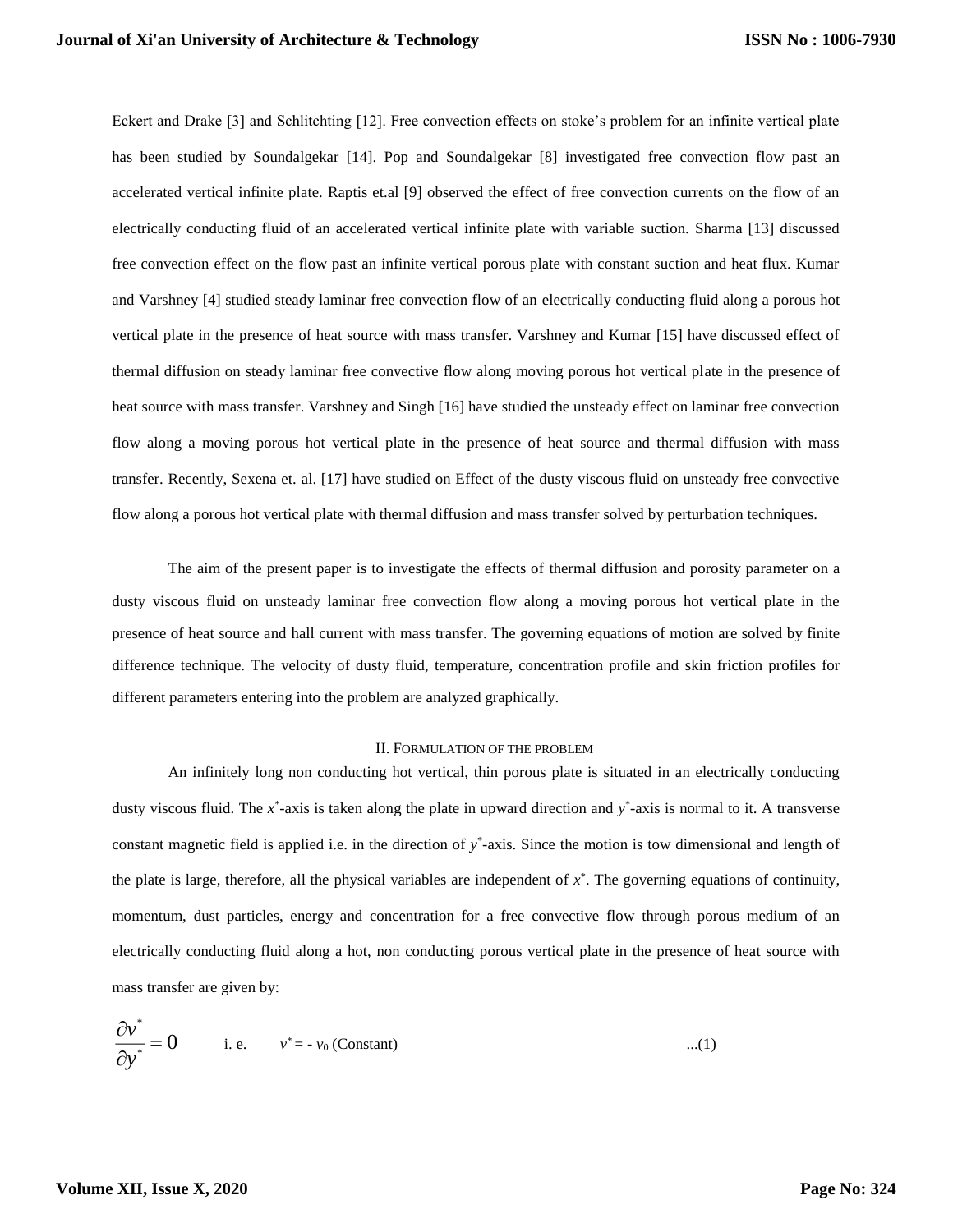$$
\frac{\partial u^*}{\partial t^*} + v^* \frac{\partial u^*}{\partial y^*} = g\beta(T^* - T_x) + g\beta'(C^* - C_x)
$$
\n
$$
+ v \frac{\partial^2 u^*}{\partial y^{*2}} + \frac{KN_0}{\rho}(V - u^*) - \frac{\sigma B_{0}^2}{\rho(1 + m^2)}u^* - \frac{v}{K_0^*}u^* \quad ...(2)
$$
\n
$$
m_1 \frac{\partial V}{\partial t^*} = K(u^* - V)
$$
\n
$$
\frac{\partial p^*}{\partial y^*} = 0 \qquad i.e. \qquad p^* = \text{Constant} \qquad ...(4)
$$
\n
$$
\frac{\partial T^*}{\partial t^*} + v^* \frac{\partial T^*}{\partial y^*} = \frac{k}{\rho C_p} \frac{\partial^2 T^*}{\partial y^{*^2}} + \frac{S^*}{\rho C_p}(T^* - T_x)
$$
\n
$$
\frac{\partial C^*}{\partial t^*} + v^* \frac{\partial C^*}{\partial y^*} = D \frac{\partial^2 C^*}{\partial y^{*^2}} + D_1 \frac{\partial^2 T^*}{\partial y^{*^2}}
$$
\n...(6)

Where  $\rho$  is the density,  $g$  is the acceleration due to gravity,  $u^*$  and  $v^*$  are the velocities of dusty fluid, *V* is the velocity of dust particles,  $\beta$  is the coefficient of volume expansion,  $\beta'$  is the coefficient of concentration expansion, *v* is the kinematic viscosity,  $T_{\infty}$  is the temperature of the fluid in the free stream,  $\sigma$  is the electric conductivity,  $B_0$  is the magnetic induction,  $D$  is the chemical molecular diffusivity,  $k$  is the thermal conductivity,  $K$ is the stoke's resistance coefficient,  $N_0$  is the number density of the dust particles which is taken to be constant,  $m$  is the hall current parameter,  $m_1$  is the mass of dust particles,  $S^*$  is the coefficient of heat source,  $C^*$  is the concentration at infinity,  $D_1$  is the thermal diffusivity,  $K_0$  is the porosity of the porous medium and  $C_p$  is the specific heat at constant pressure.

The boundary conditions of the problems are

$$
u^* = u_0, \qquad T^* = T_w, \qquad C^* = C_w \qquad at \qquad y^* = 0
$$
  

$$
u^* \to 0, \qquad T^* \to T_w, \qquad C^* \to C_w \qquad at \qquad y^* \to \infty
$$
...(7)

On introducing the following non-dimensional quantities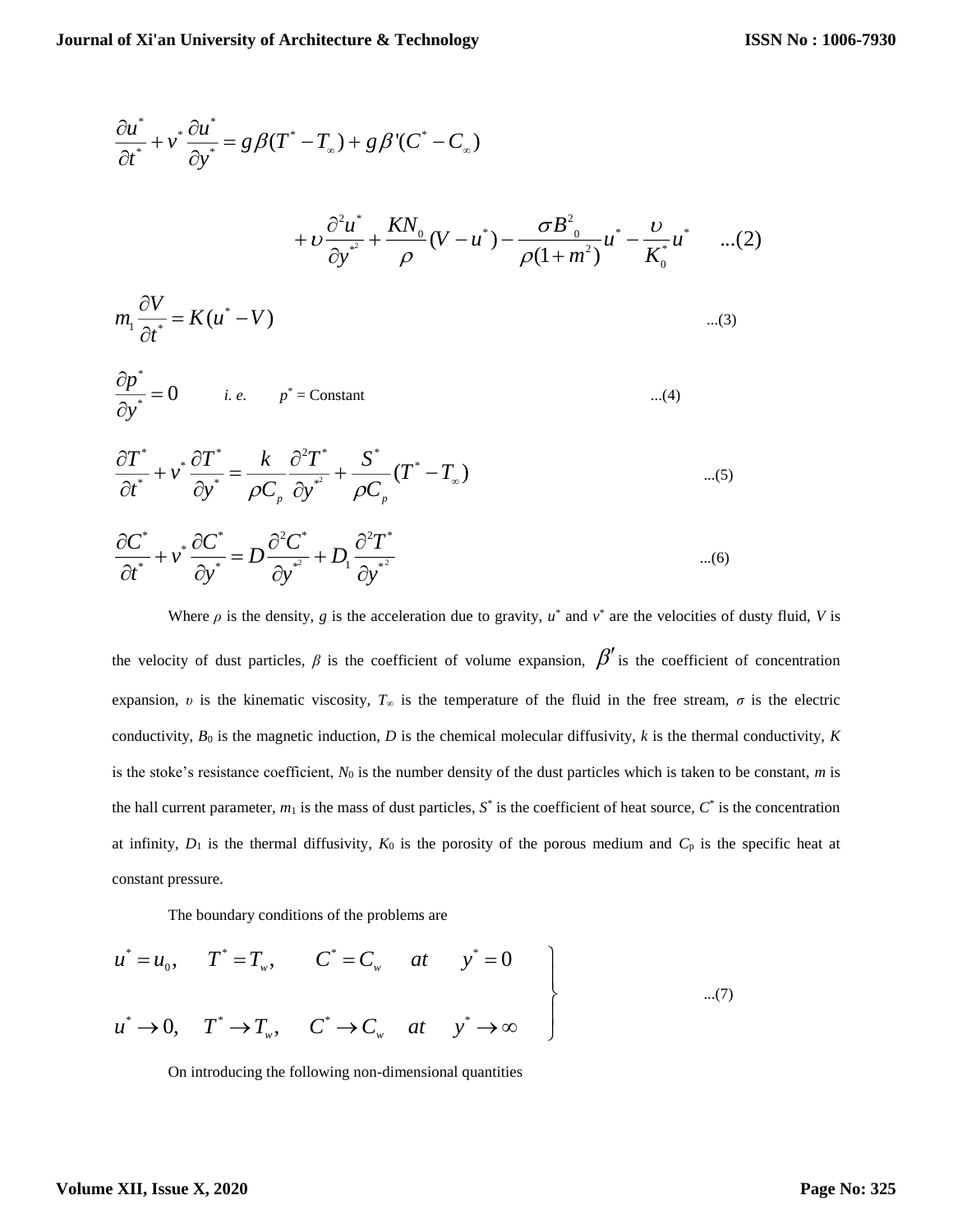$$
y = \frac{v_0 y^*}{v}, \qquad u = \frac{u^*}{v_0}, \qquad t = \frac{v_0^2 t^*}{v}
$$
  

$$
\theta = \frac{T^* - T_{\infty}}{T_w - T_{\infty}}, \qquad \phi = \frac{C^* - C_{\infty}}{C_w - C_{\infty}}, \qquad v = \frac{V}{v_0}
$$
...(8)

With the help of equation (8), the equation (2), (3), (5) and (6) becomes.

$$
\frac{\partial^2 u}{\partial y^2} - \frac{\partial u}{\partial t} + \frac{\partial u}{\partial y} + B_1(v - u) - \left(\frac{M}{(1 + m^2)} + \frac{1}{K_0}\right)u = -Gr\theta - Gm\phi \qquad \qquad ...(9)
$$

$$
B\frac{\partial v}{\partial t} = (u - v) \tag{10}
$$

$$
\frac{\partial^2 \theta}{\partial y^2} + \mathbf{Pr} \frac{\partial \theta}{\partial y} - \mathbf{Pr} \frac{\partial \theta}{\partial t} + \mathbf{Pr} S \theta = 0 \tag{11}
$$

$$
\frac{\partial^2 \phi}{\partial y^2} + Sc \frac{\partial \phi}{\partial y} - Sc \frac{\partial \phi}{\partial t} + ASc \frac{\partial^2 \theta}{\partial y^2} = 0
$$
...(12)

And corresponding boundary conditions are

$$
u = Q, \quad \theta = 1, \quad \phi = 1 \quad at \quad y = 0
$$
  

$$
u \rightarrow 0, \quad \theta \rightarrow 0, \quad \phi \rightarrow 0 \quad as \quad y \rightarrow \infty
$$
...(13)

Where, 2 0 2 0  $M = \frac{\sigma \nu B_0^2}{2},$ *v*  $\sigma\!\upsilon$  $\rho$  $=\frac{\sigma v B_0^2}{r^2}, \qquad \text{Pr}=\frac{\mu C p}{r^2},$ *k*  $=\frac{\mu}{\sqrt{2}}$ 0  $Q = \frac{u_w}{u}$ *v*  $=\frac{N_w}{N}$ ,  $Sc=\frac{S}{N}$ *D*  $=\frac{v}{v}$ 

$$
A = \frac{D_1(T_w - T_\infty)}{\nu (C_w - C_\infty)}, \qquad B_1 = \frac{\nu K N_0}{\rho v_0^2}
$$
 (Dusty fluids parameter)

$$
Gr = g \beta v \frac{(T_w - T_\infty)}{v_0^3}
$$
 (Grashoff Number)

$$
Gm = g\beta' \nu \frac{(C_{w} - C_{\infty})}{v_0^3}
$$
 (Modified Grashoff Number)

**Volume XII, Issue X, 2020**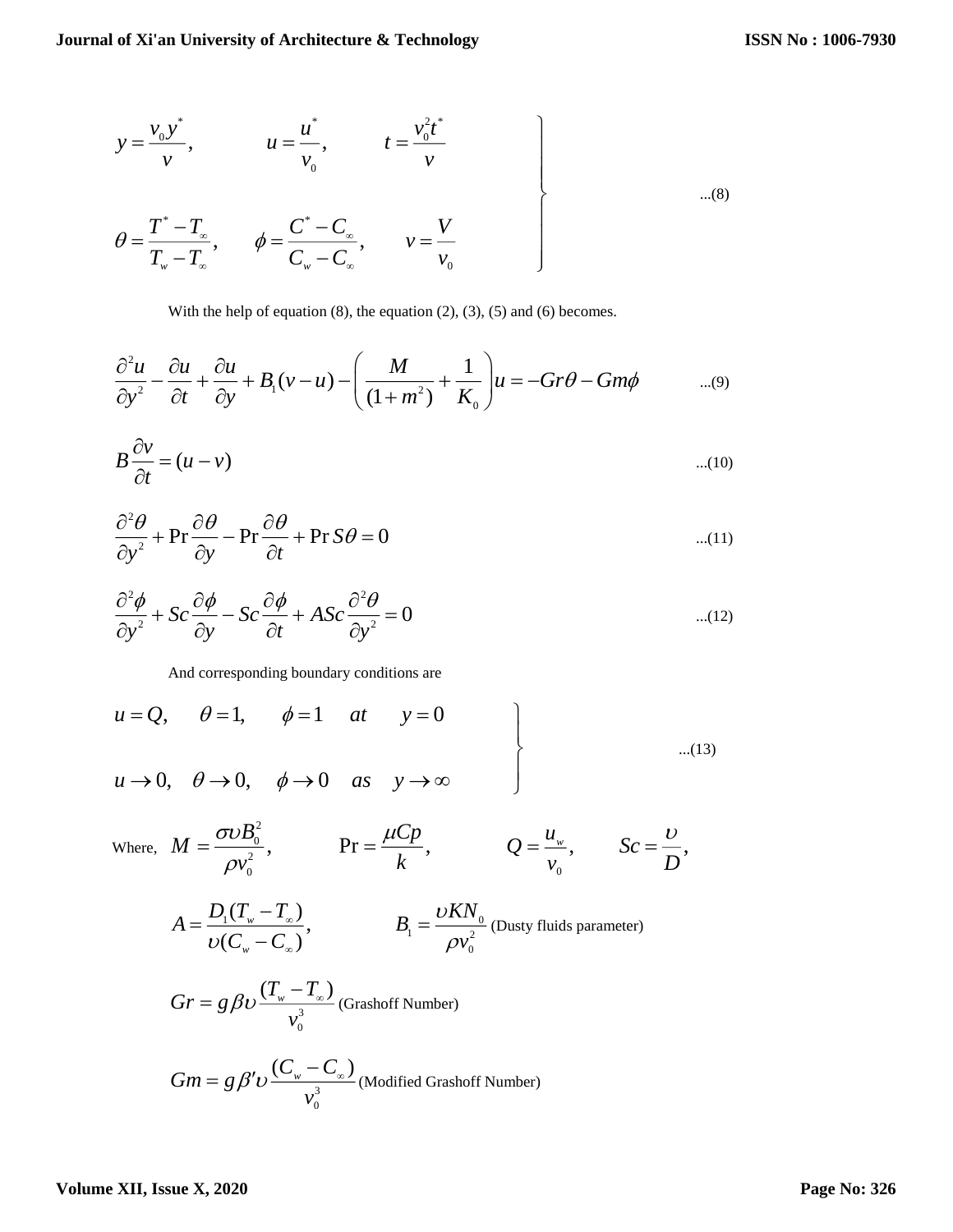$$
B = \frac{m_1 v_0^2}{VK}
$$
 (Dusty Particle parameter)  

$$
K_0^* v_0^2
$$

$$
K_0 = \frac{K_0^{\nu_0}}{\nu^2}
$$
 (Porosity parameter)

## III. SOLUTION OF THE PROBLEM

The governing Equations (9) to (12) are to be solved under the initial and boundary conditions of equation (13). The finite difference method is applied to solve these equations.

The equivalent finite difference scheme of equations (9) to (12) are given by

$$
\left[\frac{u_{i,j+1} - u_{i,j}}{\Delta t}\right] = \left[\frac{u_{i+1,j} - u_{i,j}}{\Delta y}\right] + \left[\frac{u_{i+1,j} - 2u_{i,j} + u_{i-1,j}}{(\Delta y)^2}\right] + B_1 \left(v_{i,j} - u_{i,j}\right)
$$

$$
-\left(\frac{M}{(1+m^2)} + \frac{1}{K_0}\right)u_{i,j} + Gr\theta_{i,j} + Gm\phi_{i,j} \quad ...(14)
$$

$$
\left[\frac{v_{i,j+1} - v_{i,j}}{\Delta t}\right] = \frac{1}{B}\left(u_{i,j} - v_{i,j}\right)
$$

$$
\left[\frac{\theta_{i,j+1} - \theta_{i,j}}{\Delta t}\right] = \left[\frac{\theta_{i+1,j} - \theta_{i,j}}{\Delta y}\right] + \frac{1}{\Pr}\left[\frac{\theta_{i+1,j} - 2\theta_{i,j} + \theta_{i-1,j}}{(\Delta y)^2}\right] + S\theta_{i,j} \tag{16}
$$

$$
\left[\frac{\phi_{i,j+1} - \phi_{i,j}}{\Delta t}\right] = \left[\frac{\phi_{i+1,j} - \phi_{i,j}}{\Delta y}\right]
$$

$$
+\frac{1}{Sc}\left[\frac{\phi_{i+1,j}-2\phi_{i,j}+\phi_{i-1,j}}{(\Delta y)^2}\right]+A\left[\frac{\theta_{i+1,j}-2\theta_{i,j}+\theta_{i-1,j}}{(\Delta y)^2}\right] \quad ...(17)
$$

Here, index *i* refers to *y* and *j* to time. The mesh system is divided by taking,  $\Delta y = 0.1$ .

# **Volume XII, Issue X, 2020**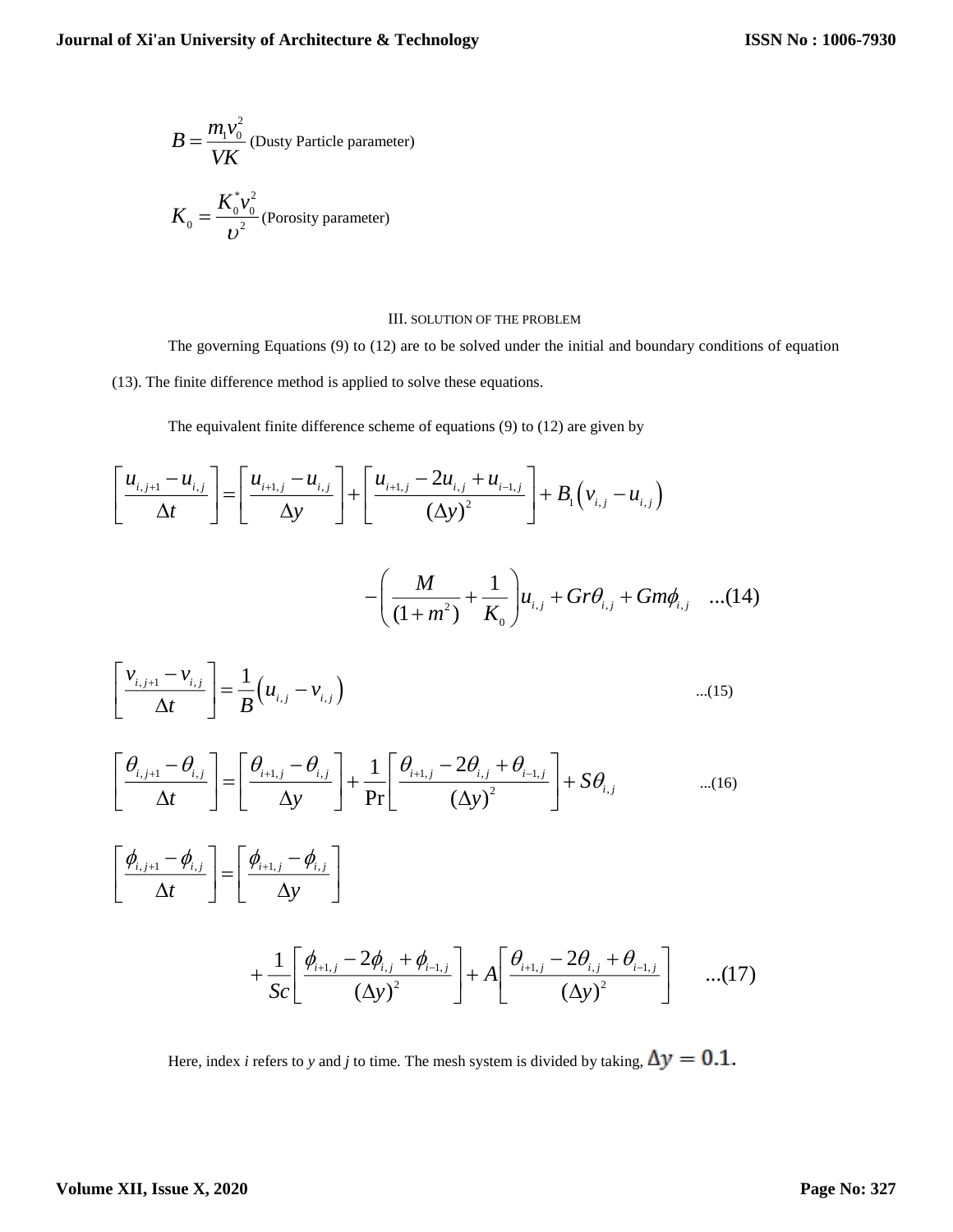From the boundary conditions in Equation (13), we have the following equivalent.

$$
u(0,0) = Q, \qquad \theta(0,0) = 1, \qquad \phi(0,0) = 1
$$
  

$$
u(i,0) = 0, \qquad \theta(i,0) = 0, \qquad \phi(i,0) = 0, \qquad \text{for all } i \text{ except } i = 0
$$
...(18)

The boundary conditions from equation (13) are expressed in finite difference form are as follows:

$$
u(0, j) = Q, \quad \theta(0, j) = 1, \quad \phi(0, j) = 1 \quad \text{for all } j
$$
  
 
$$
u(1, j) = 0, \quad \theta(1, j) = 1, \quad \phi(1, j) = 1 \quad \text{for all } j
$$
...(19)

Here, infinity is taken as  $y = 4.1$ . First, the velocity of dusty fluid at the end of time step namely  $u(i, j+1)$ ,  $i=1$  to 10 is computed from equation (14), the velocity of dust particle at the end of time step namely  $v(i, j+1)$ ,  $i = 1$  to 10 is computed from equation (15) and temperature  $\theta(i, j+1)$ ,  $i = 1$  to 10

from equation (16) and concentration  $\mathcal{C}(i, j + 1)$ ,  $i = 1$  to 10 from equation (17). The procedure is repeated

until  $t = 1$  (i.e.,  $j = 800$ ). During computation,  $\Delta t$  was chosen to be 0.00125. These computations are carried out for different values of parameters *Gr*, *Gm*, Pr, *Sc*, *M*, *m*, *K*0, *A*, *S* (heat source parameter), *B* (dust particle parameter), *B*<sup>1</sup> (dusty fluid parameter), *Q* (velocity parameter) and *t* (time). To judge the accuracy of the convergence of the finite difference scheme, the same program was run with smaller values of  $\Delta t$ , i.e.,  $\Delta t = 0.0009, 0.001$  and no significant change was observed. Hence, we conclude that the finite difference scheme is stable and convergent.

#### IV. RESULTS AND DISCUSSION

Numerical calculations have been carried out for dimensionless velocity of dusty fluid, temperature and concentration profiles for different values of parameters and are displayed in Figures-(1) to (17).

Figures-(1) to (12) represent the velocity profiles of dusty fluid for different parameters. Figure-(1) shows the variation of velocity *u* with magnetic parameter *M*. It is observed that the velocity decreases as *M* increases. In figure – (2), shows the effects of hall current parameter on the velocity of dusty fluid *u*. It is clear that the velocity of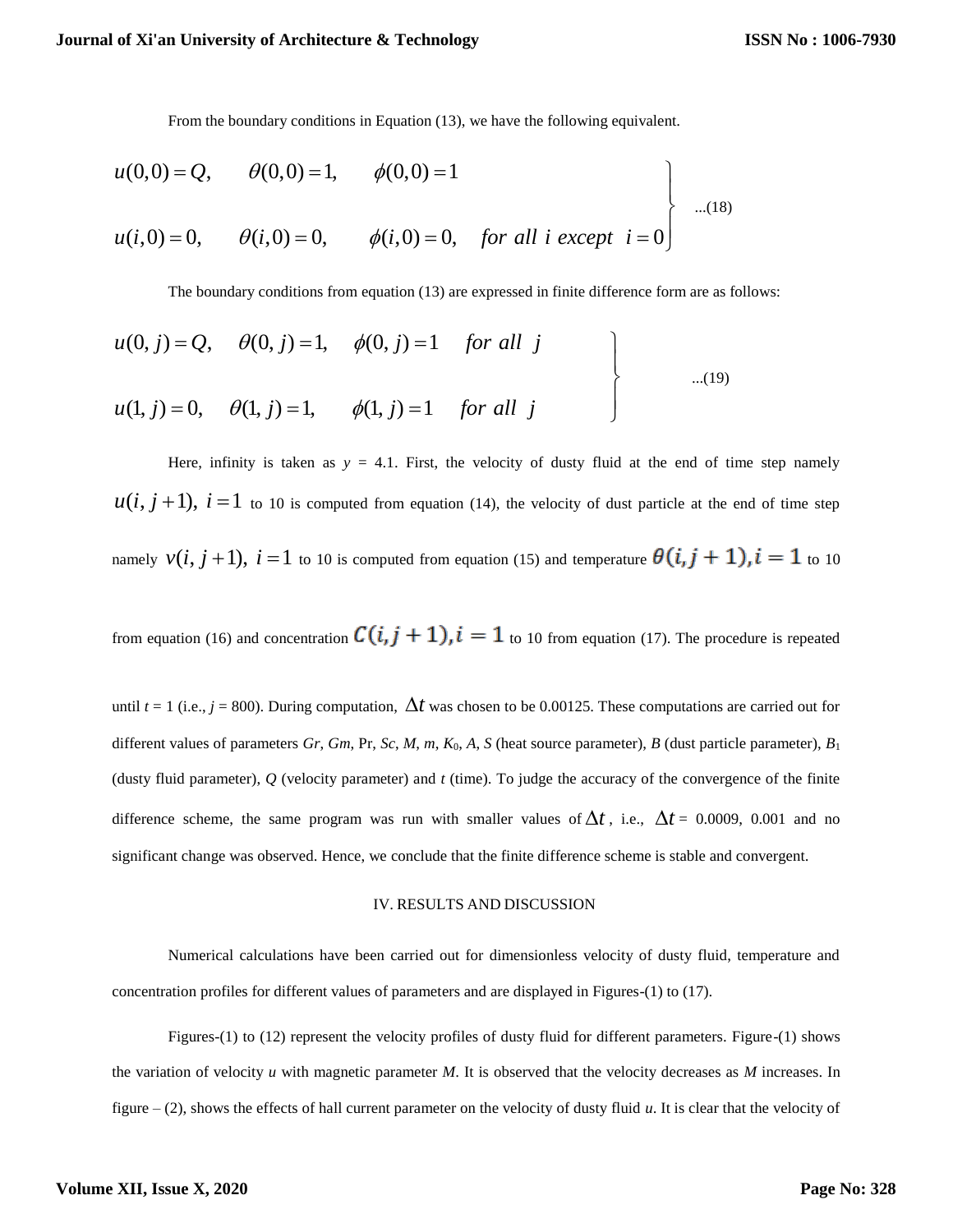dusty fluid increases with increasing the value of hall current parameter. Figure-(3) shows that an increase in permeability parameter *K*<sup>0</sup> causes an increase in velocity profile of dusty fluid. From Figure-(4), it is observed that the velocity of dusty fluid increases as the Grashoff number *Gr* increase. The variation of *u* with modified Grashoff number *Gm* is shown in Figure-(5). It is noticed that increase in *Gm* leads to increase in velocity of dusty fluid. From Figure-(6) shows the variation of velocity *u* with Prandtl number Pr. It is observed that the velocity of dusty fluid decreases as Pr increases. The velocity profile of dusty fluid for Schmidt number *Sc* is shown in Figure-(7). It is clear that velocity of dusty fluid *u* decreases with increasing in *Sc*. In figure-(8), the velocity profile of dusty fluid increases due to increasing thermal diffusion parameter *A*. Figure-(9), shows the variation of velocity profile of dusty fluid *u* with heat source parameter *S*. It is observed that the velocity increases as *S* increases. From Figure-(10) shows the variation of velocity profile of dusty fluid *u* with dust particle parameter *B*. It is observed that the velocity of dusty fluid decreases as *B* increases. The velocity profile of dusty fluid for  $B_1$  (dusty fluid parameter) is shown in Figure-(11). It is clear that velocity of dusty fluid *u* decreases with increasing in  $B_1$ . The velocity profile for time variable *t* is shown in Figure-(12). It is clear that an increase in *t* leads to an increase in *u*. From Figure-(13), it is observed that increase in Prandtl number Pr causes decrease in temperature profile of dusty fluid. Figure-(14) shows that an increase in heat source parameter *S* causes an increase in velocity profile of dusty fluid. From Figure-(15), it is noticed that an increase in Schmidt number *Sc* leads to decrease in concentration profile of dusty fluid. Figure- (16) shows that an increase in thermal diffusion parameter *A* causes an increase in concentration profile of dusty fluid. Figure-(17) shows the variation of concentration profile of dusty fluid  $\phi$  with Prandtl number Pr. It is observed that the concentration profile of dusty fluid increases as Pr increases. Figure-(18) shows the variation of concentration profile of dusty fluid  $\phi$  with heat source parameter *S*. It is observed that the concentration decreases as *S* increases.

Figure-(19) shows the skin friction. Knowing the velocity field, the skin friction is evaluated in non-

dimensional form using, 
$$
\tau = \left[ -\frac{\partial u}{\partial y} \right]_{y=0}
$$
. The numerical values of **T** are calculated by applying Newton's

interpolation formula for 11 points and are presented. From figure-(19), it is observed that an increase in Grashoff number *Gr*, Modified Grashoff number *Gm,* porosity parameter *K*<sup>0</sup> and thermal diffusion parameter *A* causes decrease in skin friction, and an increase in magnetic parameter *M* leads an increase in skin friction.

## **Volume XII, Issue X, 2020**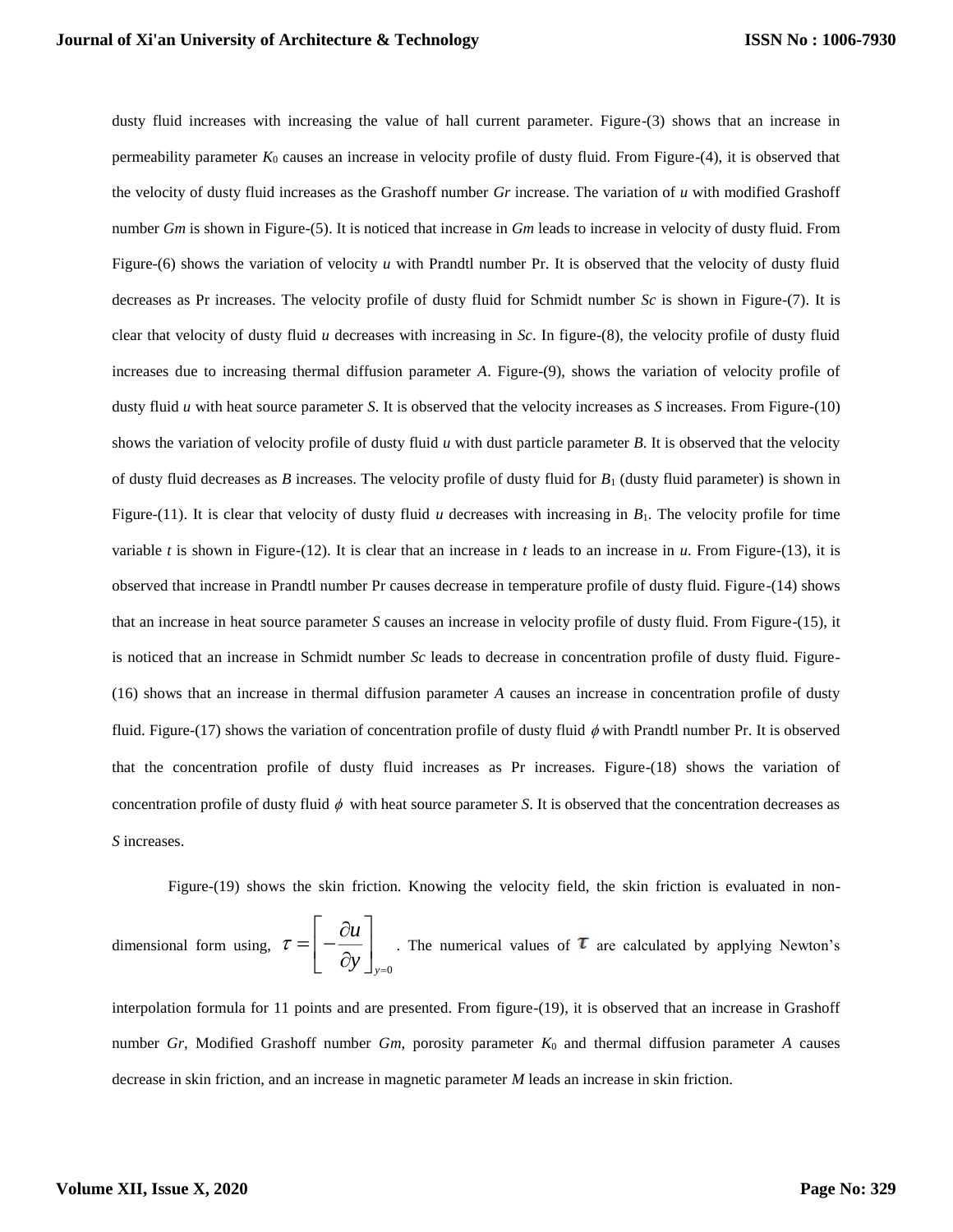

Fig. - 2: Velocity profile of dusty fluid for different value of m.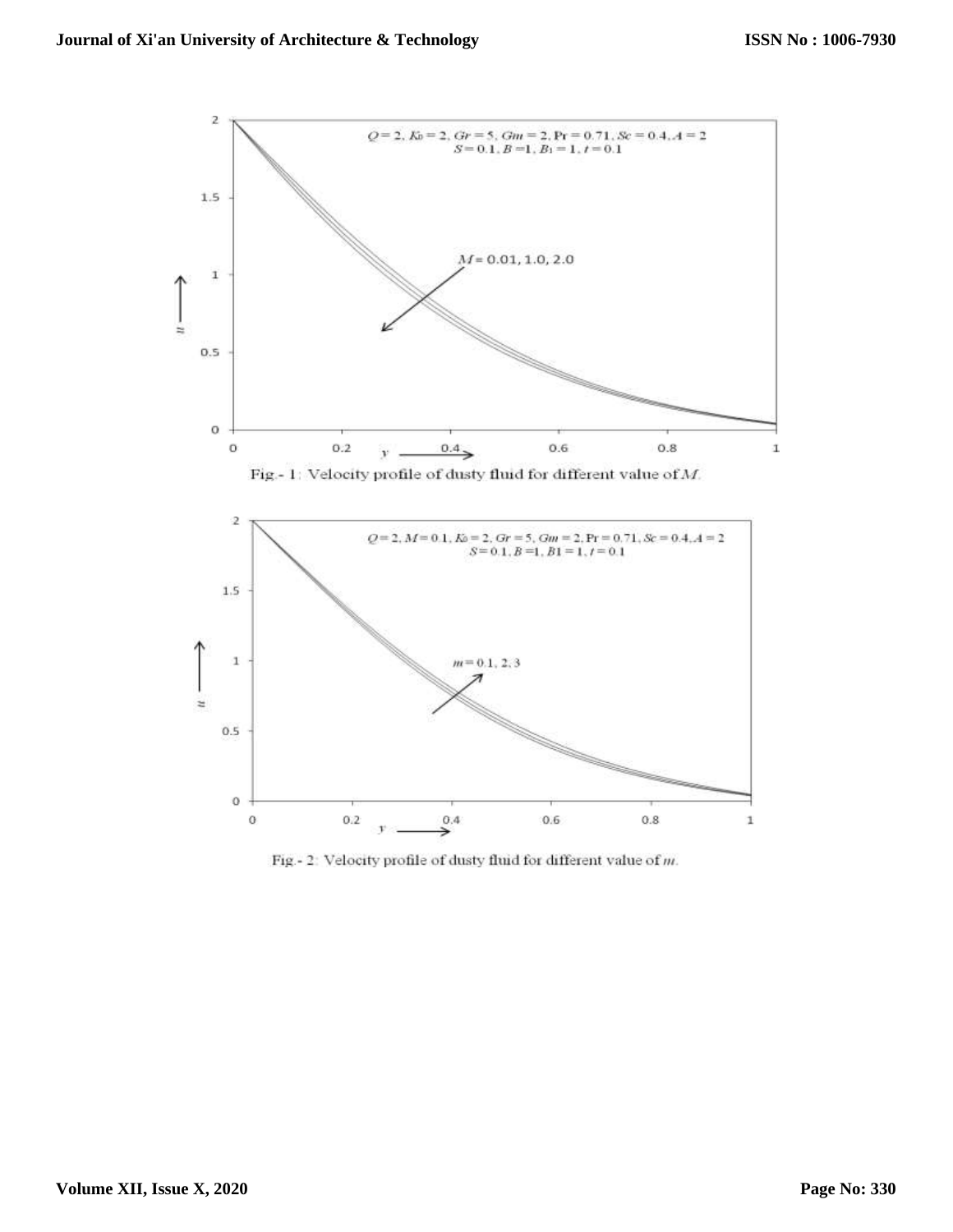

Fig.-4: Velocity profile of dusty fluid for different value Gr.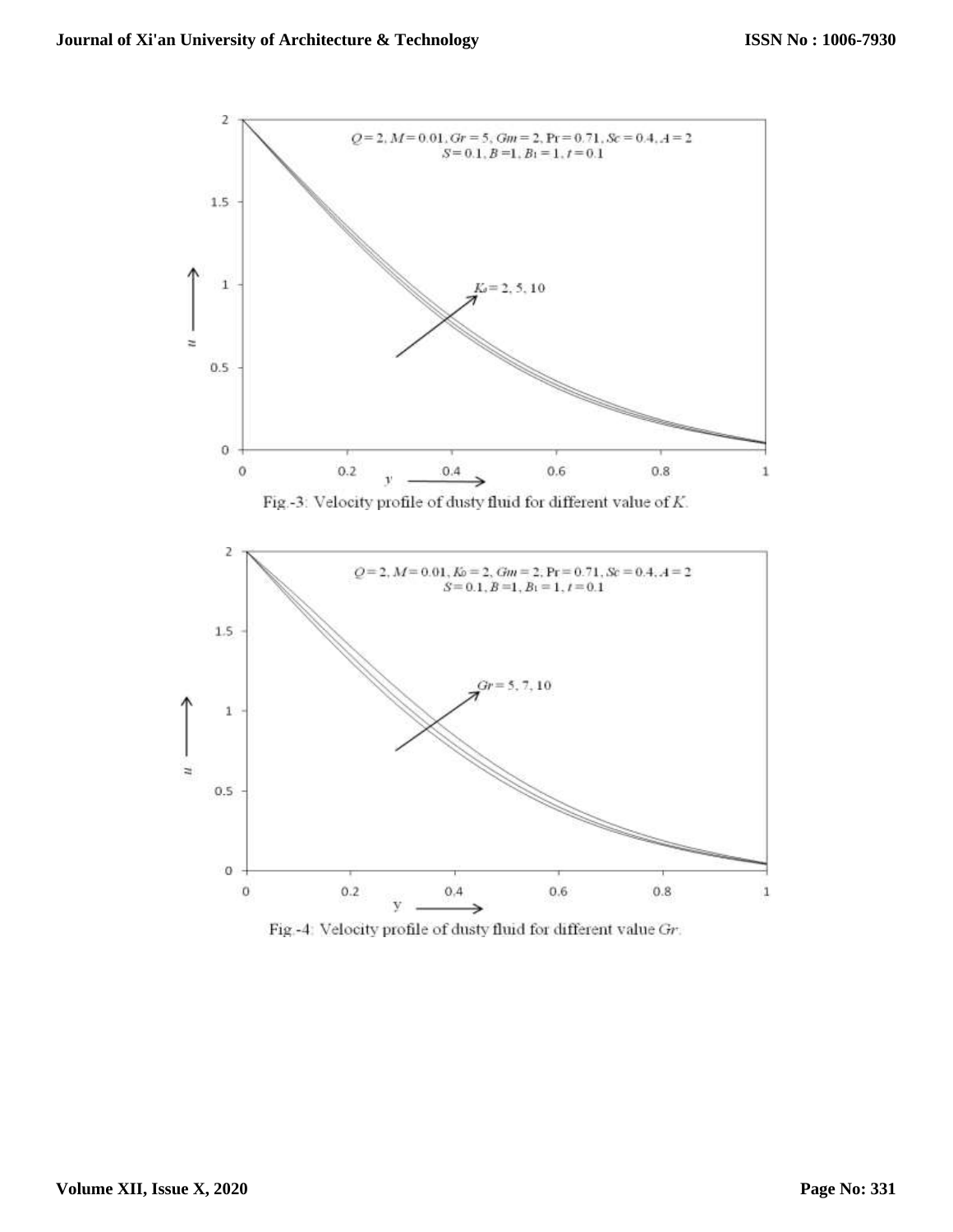

Fig.-6: Velocity profile of dusty fluid for different value of Pr.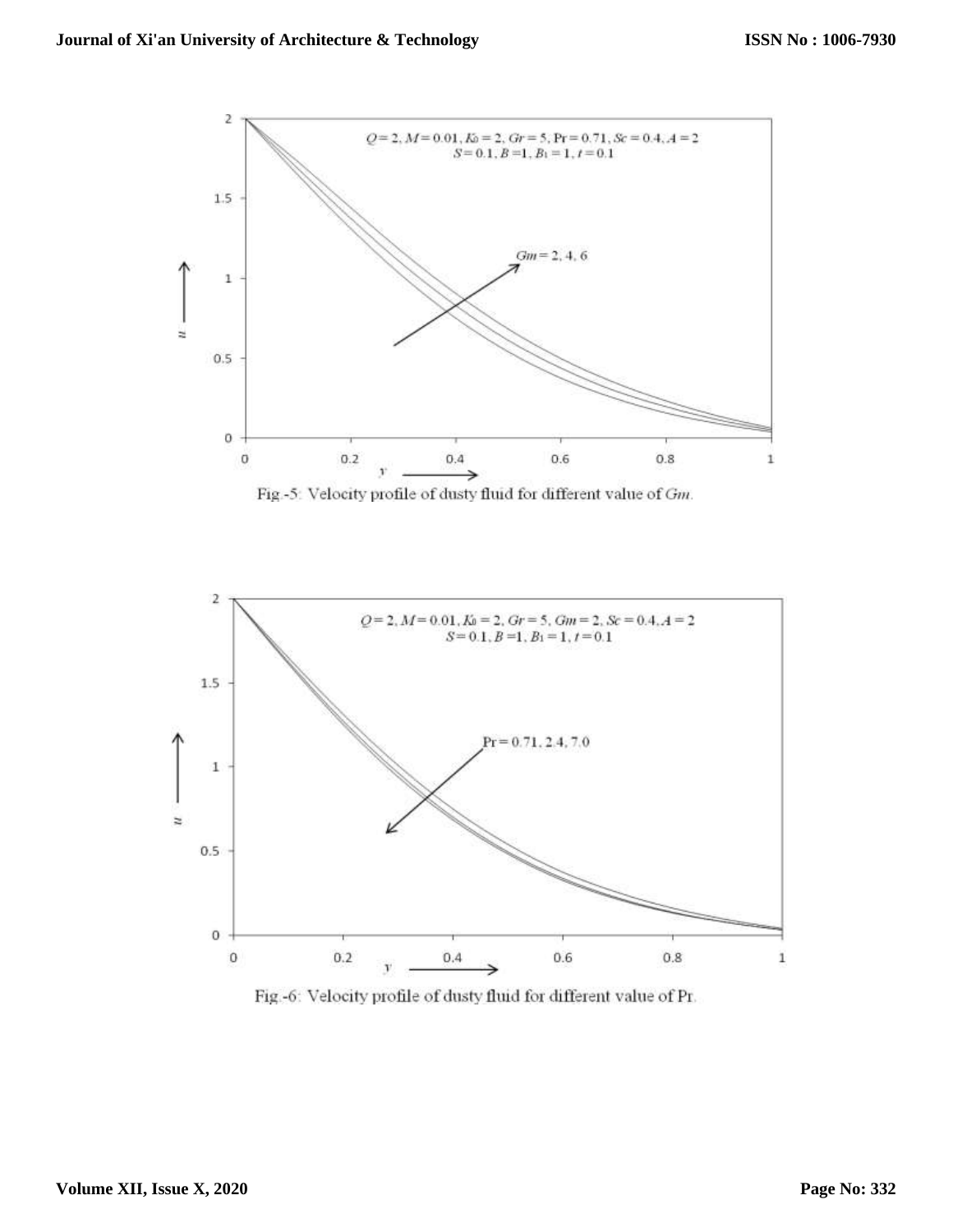

Fig. -7: Velocity profile of dusty fluid for different value Sc.



Fig.-8: Velocity profile of dusty fluid for different value of A.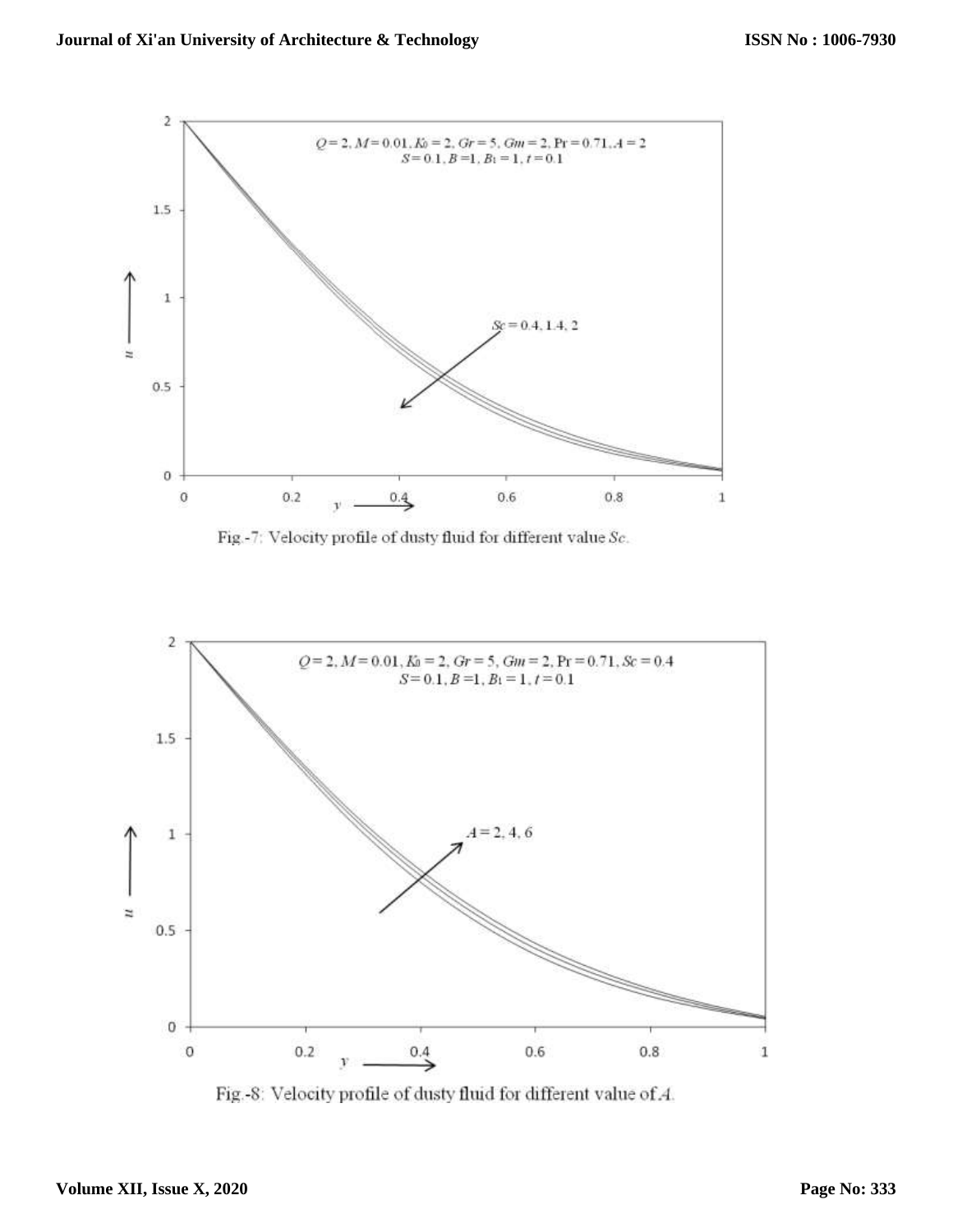

Fig.-10: Velocity profile of dusty fluid for different value of B.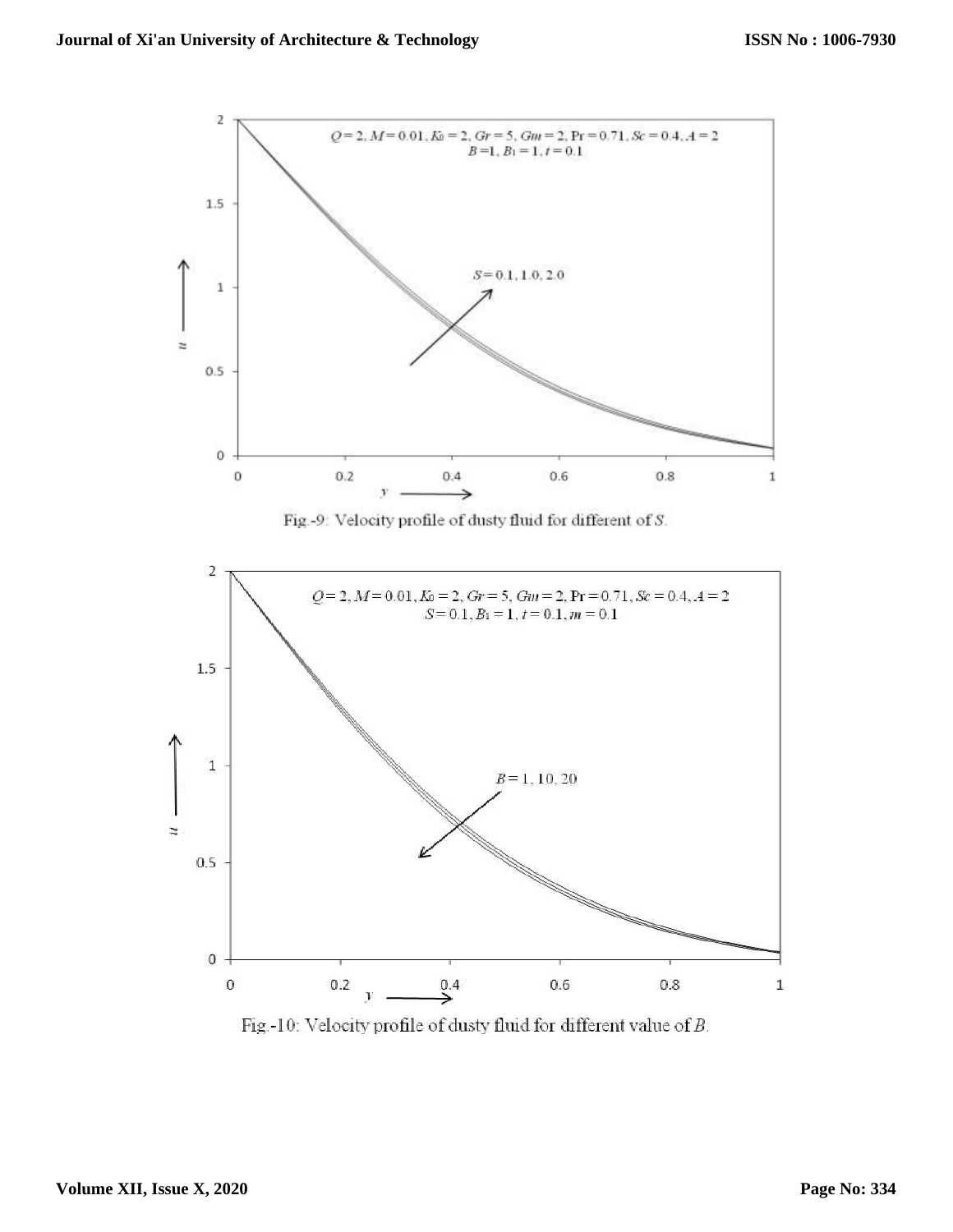



Fig.-12: Velocity profile of dusty fluid for different value of t.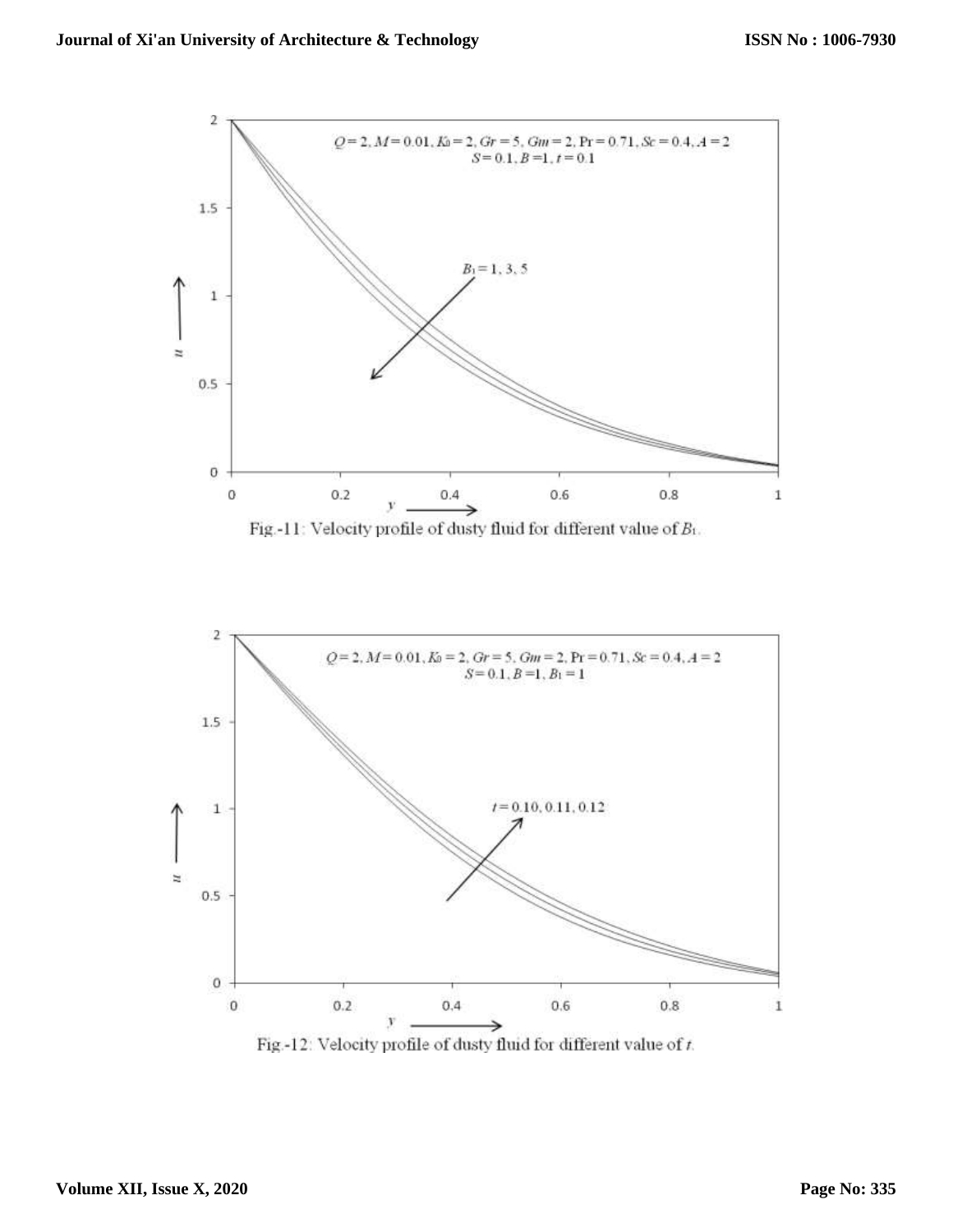





Fig.-14: Temprature profile of dusty fluid for different value of S.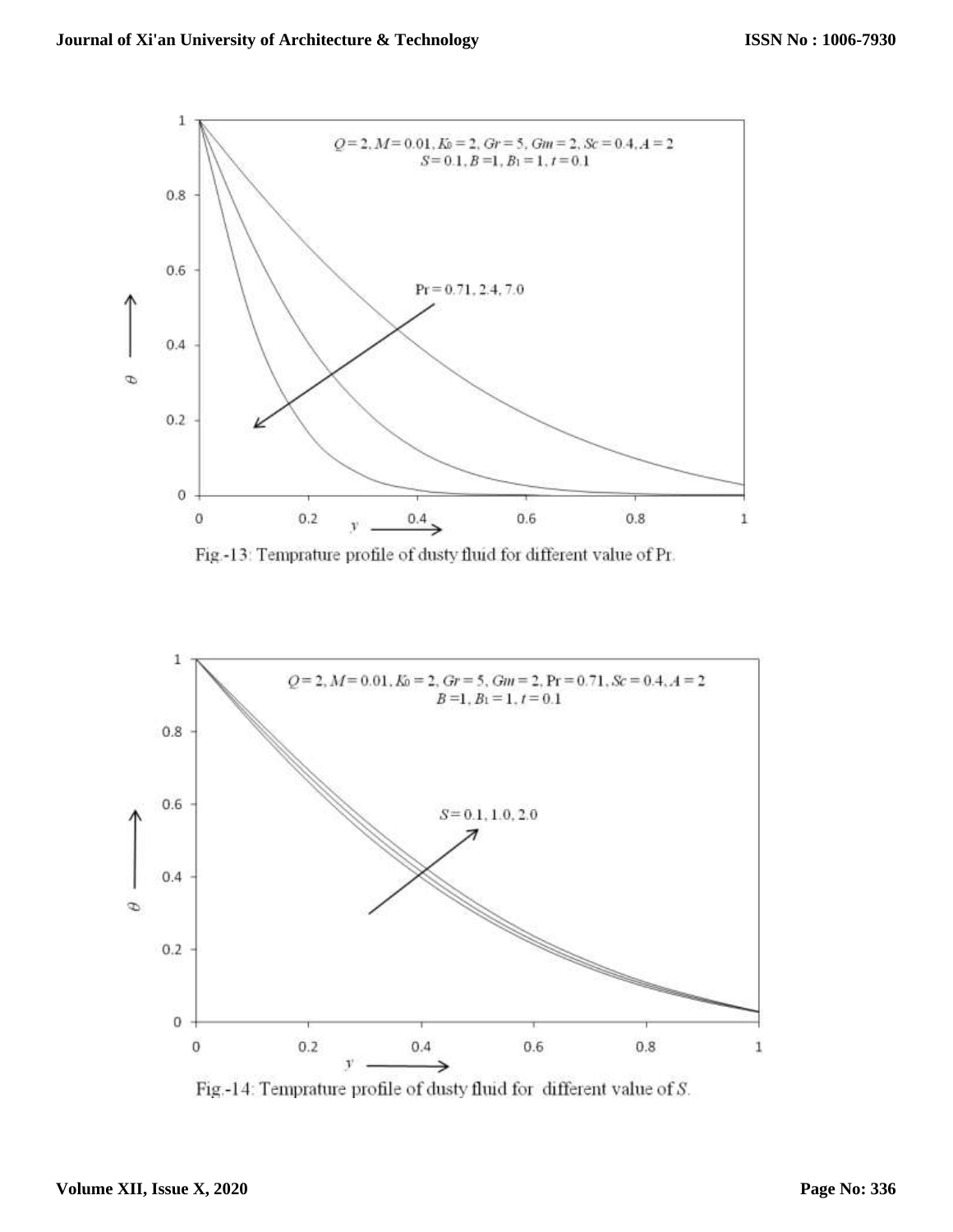





Fig. -16: Concentration profile of dusty fluid for different value of A.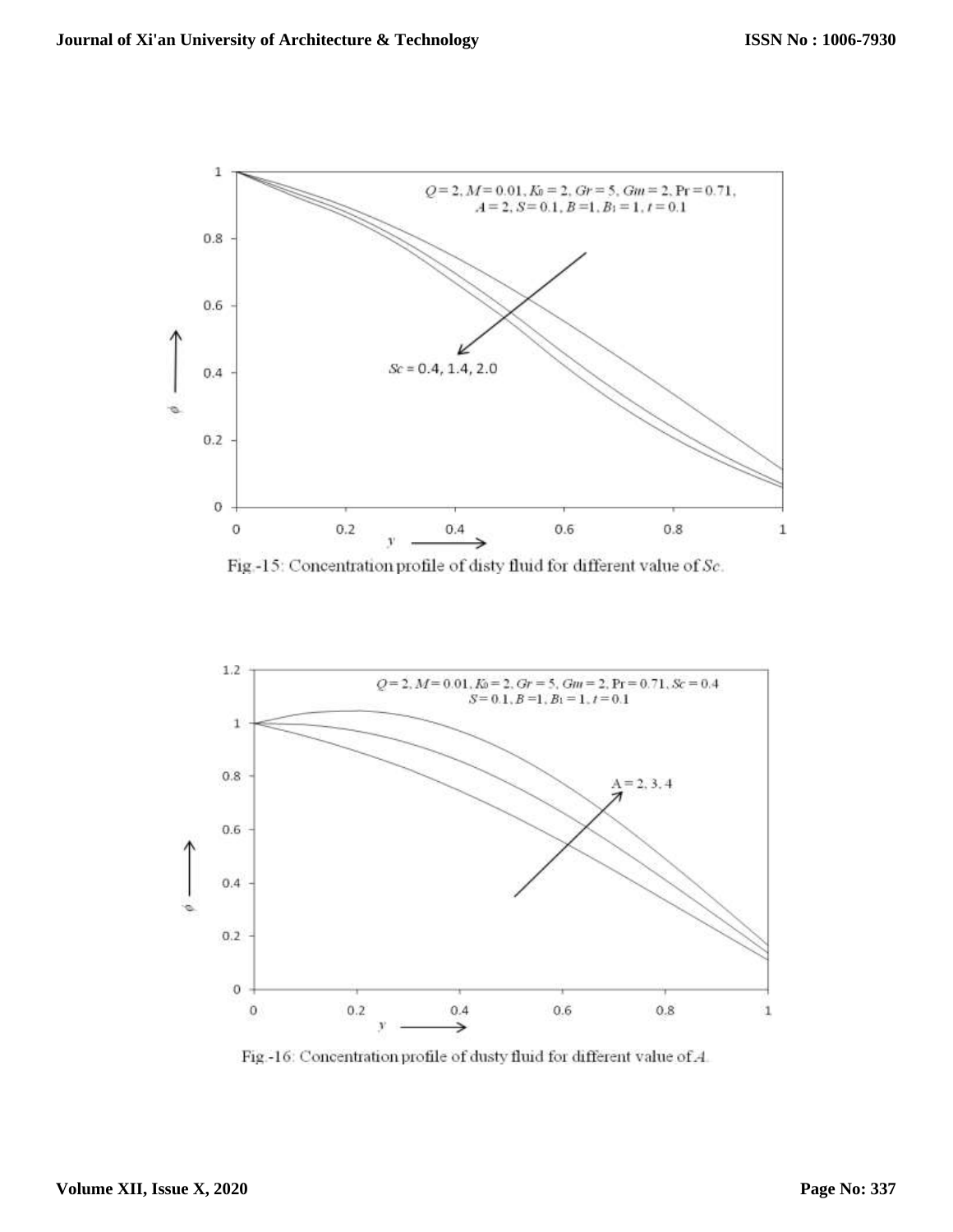

Fig.-17: Concentration profile of dusty fluid for different value of Pr.



Fig.-18: Concentration profile of dusty fluid for different value of S.